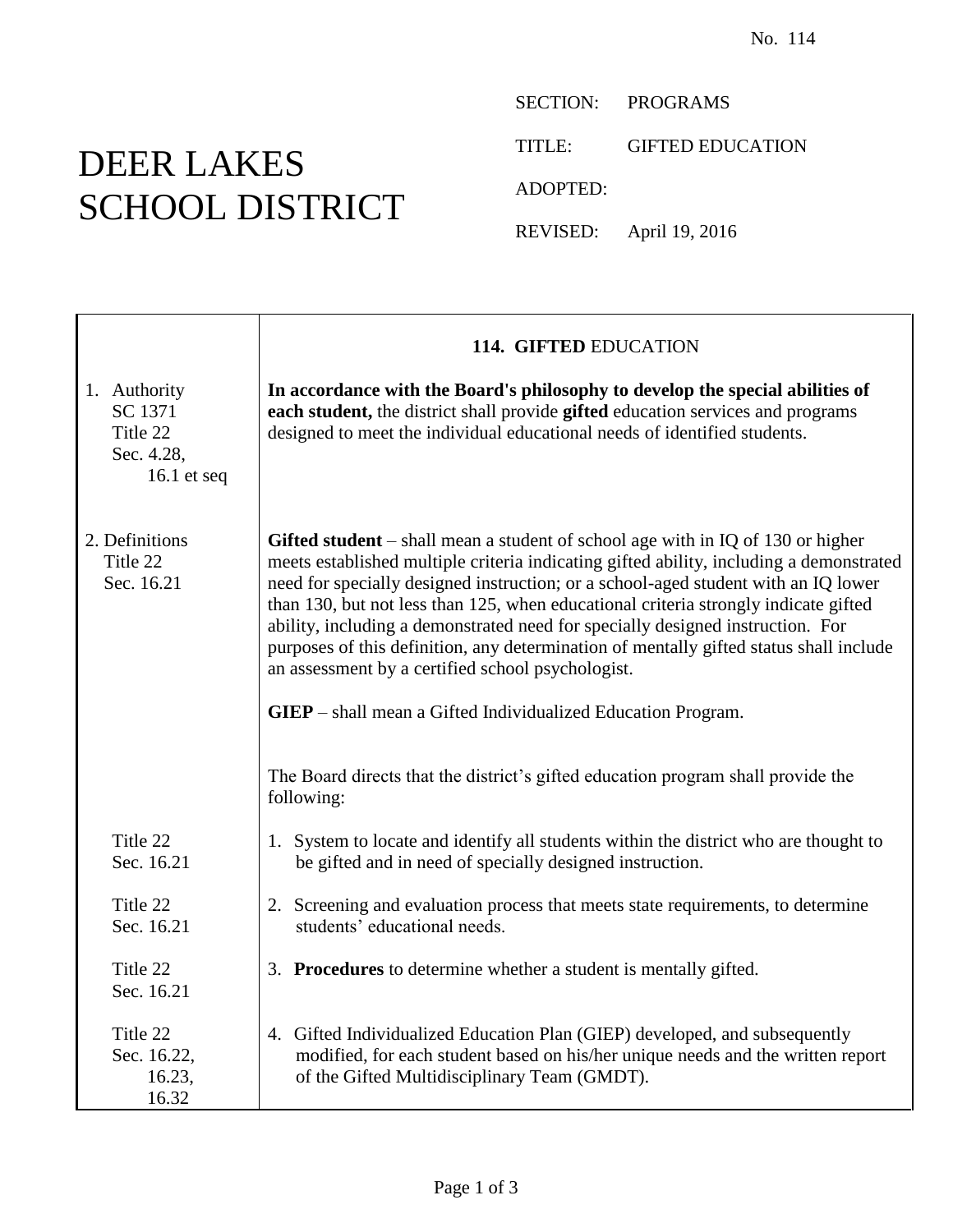┱

|    | Title 22<br>Sec. 16.63               | 5. Safeguards for the due process rights of gifted students.                                                                                                                                                                                                                                             |
|----|--------------------------------------|----------------------------------------------------------------------------------------------------------------------------------------------------------------------------------------------------------------------------------------------------------------------------------------------------------|
|    |                                      | 6. Notification to teachers of their responsibilities to each of their identified gifted<br>students, as provided in the student's Gifted Individualized Education Plan<br>(GIEP).                                                                                                                       |
|    |                                      | The district shall provide all required notices and information to parents/guardians of<br>gifted students, document all consents and responses of parents/guardians, and<br>adhere to all established timelines.                                                                                        |
| 2. | Guidelines<br>Title 22<br>Sec. 16.21 | The district shall make the Permission To Evaluate Gifted Student Form readily<br>available to parents/guardians. If an oral request is made to an administrator or<br>professional employee, s/he shall provide the form to the parents/guardians within<br>ten (10) calendar days of the oral request. |
|    |                                      | Caseloads/Class Size                                                                                                                                                                                                                                                                                     |
|    |                                      | The Board directs the Superintendent or designee and designated administrators to<br>annually assess the district's delivery of gifted services and programs, in order to:                                                                                                                               |
|    |                                      | 1. Ensure the ability of assigned staff to provide the services required in each<br>identified student's GIEP.                                                                                                                                                                                           |
|    |                                      | 2. Address the educational placements for gifted students within the district.                                                                                                                                                                                                                           |
|    |                                      | 3. Limit the total number of gifted students that can be on an individual gifted<br>teacher's caseload to a maximum of sixty-five (65) students.                                                                                                                                                         |
|    |                                      | 4. Limit the total number of gifted students that can be on an individual gifted<br>teacher's class roster to a maximum of twenty (20) students.                                                                                                                                                         |
|    | Title 22<br>Sec. 16.41               | The district may make a written request to the Secretary of Education to waive the<br>applicable caseload and class size maximums in extenuating circumstances.                                                                                                                                          |
|    |                                      | <b>Confidentiality Of Student Records</b>                                                                                                                                                                                                                                                                |
|    | Title 22<br>Sec. 16.65<br>Pol. 216   | All personally identifiable information regarding a gifted student shall be treated as<br>confidential and disclosed only as permitted by the Family Educational Rights and<br>Privacy Act (FERPA) and its implementing regulations, State Board of Education<br>regulations, and Board policy.          |